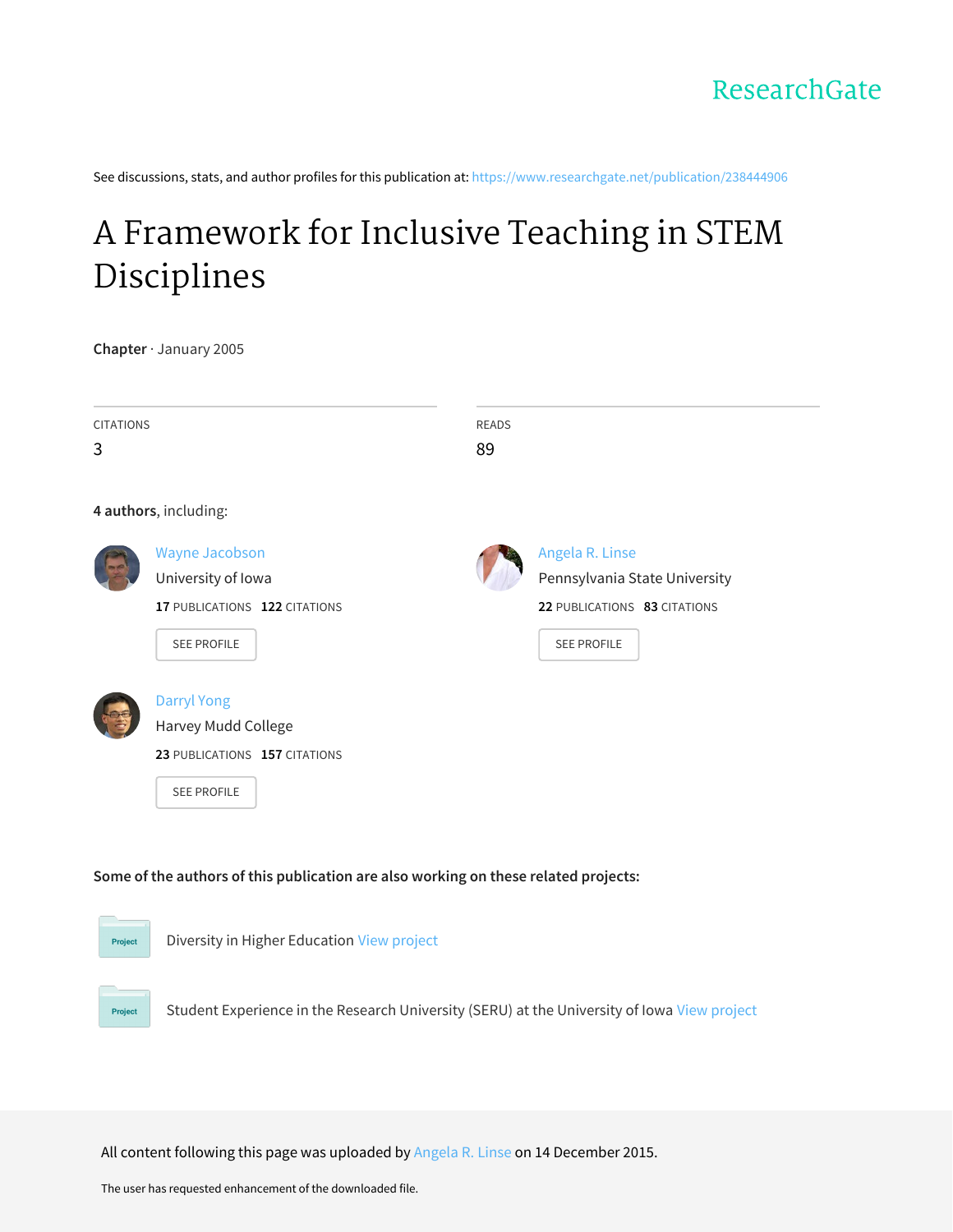## **A Framework for Inclusive Teaching in STEM Disciplines**

by Lois Reddick, Wayne Jacobson, Angela Linse, and Darryl Yong

## *Abstract*

A wide body of literature exists recounting the ways in which inclusive teaching practices and principles benefit students and positively impact learning, student retention, and professional development across disciplines. However, STEM faculty do not readily accept the traditional approach of examining course content from multiple perspectives as relevant to their course content or useful in their teaching. In this chapter, we propose a Framework for Inclusive Teaching in STEM Disciplines that reflects the contexts of teaching in these disciplines, and extends James Banks' Five Dimensions of Multicultural Education to the distinct needs of STEM faculty in their classes. We also discuss ways that faculty development professionals can successfully communicate with STEM faculty about inclusive teaching goals.

## **Different Ways of Approaching This Chapter**

In this chapter we provide faculty developers with a framework for promoting more inclusive teaching in their work with faculty in Science, Technology, Engineering and Math (STEM). Depending on your background, you may find it useful to start at different points in the chapter (Figure 1). People familiar with the STEM literature should begin with Section 1, where we propose a conceptual framework for inclusive teaching in STEM disciplines. People more at home with the literature of diversity and multiculturalism should begin with Section 2, where we briefly describe James Banks' Five Dimensions of Multicultural Education (1996). Instructional development specialists may fit into both these categories (or neither very comfortably). People primarily interested in helping STEM faculty develop more inclusive teaching practices should begin with Section 3, where we provide examples of entry points for talking about inclusive teaching with STEM faculty.



Figure 1: A Reader's Guide to Using this Chapter

## **Section 1: Why focus on Inclusive Teaching in STEM disciplines?**

The lack of racial and ethnic diversity among students and faculty in STEM disciplines is a welldocumented, persistent challenge for leaders in STEM education, business, government, and industry (AAAS, 1989; CAWMSET, 2000; George, 1996; NSF/DOE, 1980; Rutherford and Ahlgren, 1990). Many variables impact the population of STEM degree recipients, but three in particular facilitate our discussion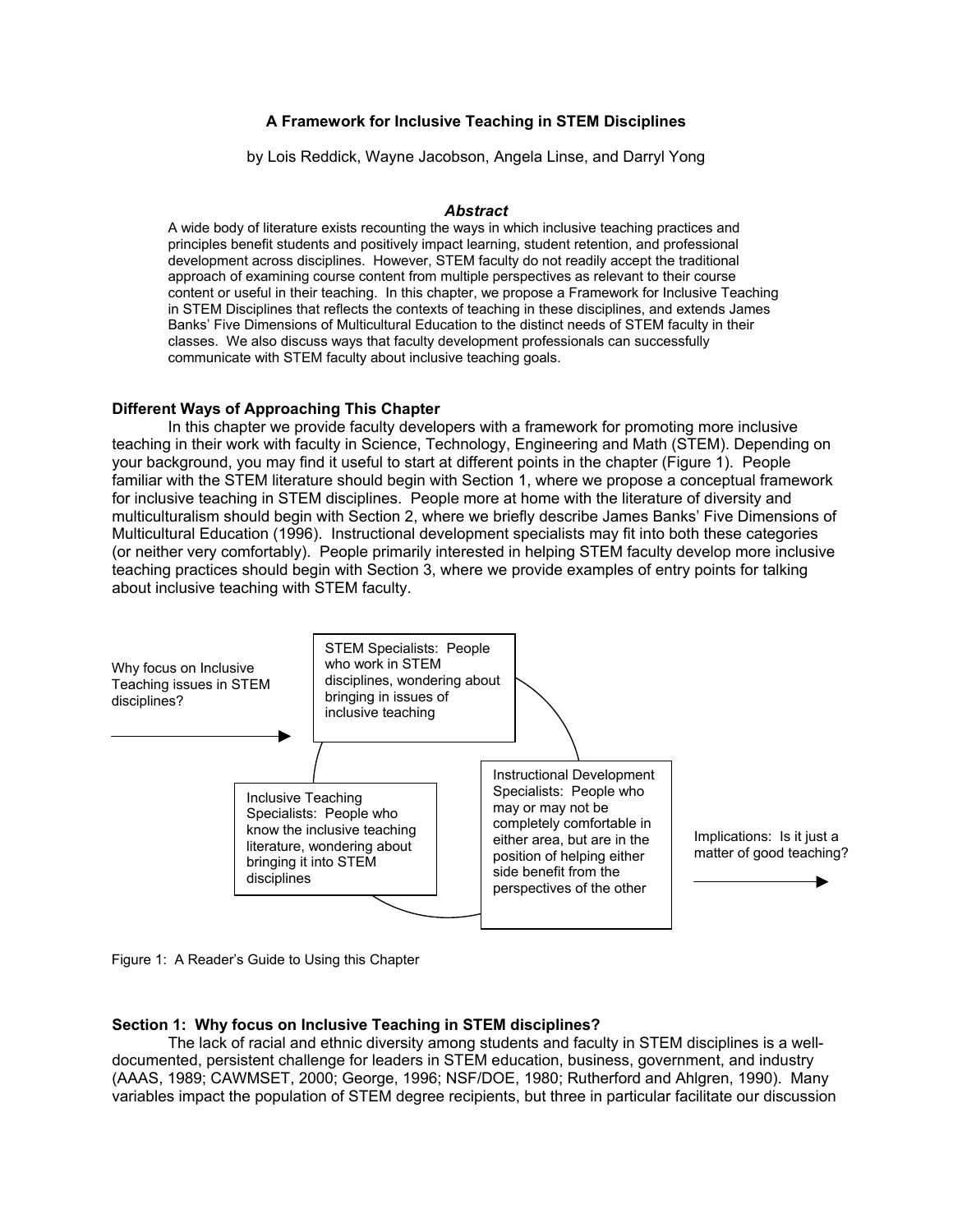of the need for a specific focus on inclusive teaching in STEM: demographic patterns and trends, retention related issues, and economic influences.

## *Demographics*

Current and predicted statistics for student populations in the U.S. highlight the need to attract a more representative sample of students to the STEM disciplines. U.S. citizens are currently the primary student population in postsecondary institutions in the U.S.<sup>[1](#page-2-0)</sup> (NCES, 2003), and the white male segment of that population serves as the primary source of students in STEM disciplines. However, trends in the U.S. population indicate widespread changes for future student populations. The Census Bureau predicts a decrease in the white (non-Hispanic) segment of the U.S. population from 74% in 1995 to 64% in 2020, and 53% in 2050. By 2050, the Latino population will have grown the most, and the African-American population will nearly double in size. The traditional college-age population will grow by 16% between 2000 and 2015 and, of these potential new students, 80% will be non-white and nearly 50% will be Hispanic (BHEF, 2002).

Even without the predicted changes to future populations, the student demographics are already shifting. Over the past 20 years, the proportion of white students enrolled in U.S. undergraduate institutions decreased, falling from 80 percent in 1978 to 70 percent in 1997, while the numbers for underrepresented minorities increased from 16% to 22% (NSB, 2002). Additionally, women outnumber men in undergraduate enrollment for every racial and ethnic group (NSB, 2002) and over 57% of undergraduate students have characteristics that identify them as non-traditional students (NCES, 2002).

#### *Retention*

The number of degrees awarded in the natural sciences and engineering has steadily decreased since the mid-1980s (NSB, 2002) and projected increases in the population of 18-24 year olds will not reverse this trend without attention to the ability of STEM fields to attract and retain a broader, more representative portion of the population. Of particular concern are the lower completion rates for women and students from groups traditionally underrepresented in STEM fields (Cohoon, 2001; Montgomery & Barrett, 2002). Students from underrepresented groups switch to other disciplines at higher rates and have lower completion rates than white and Asian American students (Clewell & Campbell, 2002; Seymour and Hewitt, 1997). The National Science Board reports lower retention and degree completion rates in science and engineering for both women and students from underrepresented groups (NSB, 2002).

Some might assume that retention and completion rates are low because the students who change majors or drop out of college are under prepared or incapable of meeting rigorous STEM requirements. In fact, many of those who switch are academically equal to or more advanced than students who stay (Seymour & Hewitt, 1997) and these "switchers" may be opting out of STEM based on negative experiences in college and discouraging observations of STEM professionals (Clewell & Campbell, 2002; Nauta, Epperson, & Kahn, 1998). Still others suggest that non-majority students are simply not interested in STEM careers. However, studies of entering freshmen indicate a relatively even distribution of interest in science and engineering (NSB, 2002), and that white, African American, Asian American, and Latino high school seniors take similar numbers of science and mathematics courses (Clewell & Campbell, 2002).

## *Economics*

 $\overline{a}$ 

The systematically low completion rates for women and minorities, even during economically prosperous times, belies the oft repeated anecdote that first-generation students attend college and select majors in order to achieve economic prosperity. If money were a promising means to attract students from underrepresented groups, we would not have students from groups underrepresented in STEM entering the less lucrative social sciences at higher rates (NSB, 2002). It is evident that we cannot rely on the prospect of lucrative careers to rectify the imbalance between general population, student population, and STEM demographics.

Overall, the decrease in degree production by U.S. institutions of higher education has resulted in a failure to keep up with the demands of business, industry, and government for qualified employees (NCES, 2002). In 1998, Dr. Vernon Ehlers, Representative and Vice Chairman, Committee on Science,

<span id="page-2-0"></span><sup>1</sup>In 1999-2000, foreign-born students in postsecondary institutions constituted only 11%of the undergraduate student population.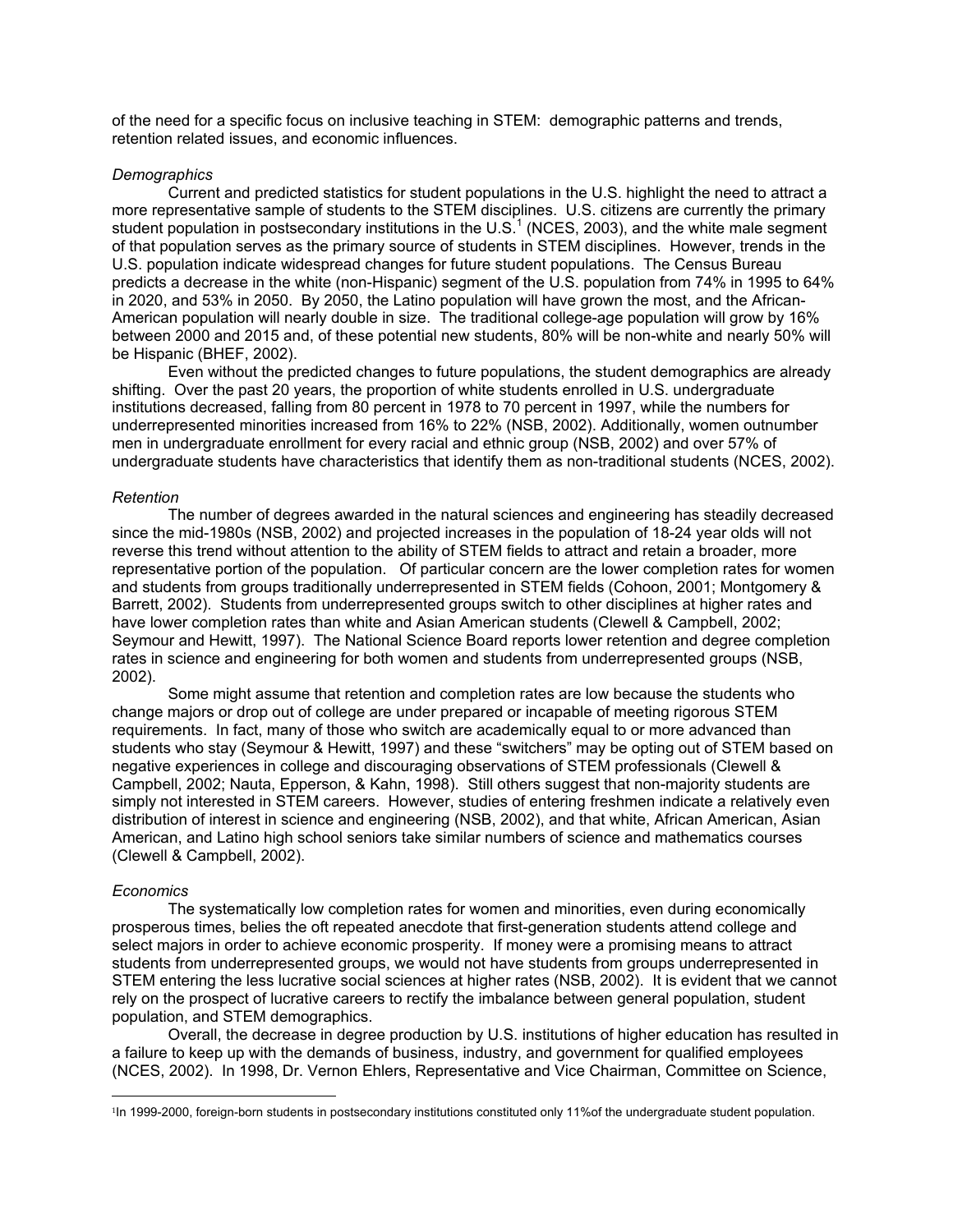U.S. House of Representatives, pointed out at a National Science Policy Hearing that a crisis is looming in the U.S. science and engineering enterprise. He predicted that the demand would soon exceed the supply of new scientists and engineers and that the economic health of our nation would suffer as a result. Projections indicate that by 2028, there will be 19 million more jobs than workers adequately prepared to fill them (BHEF, 2002).

## **Framework for Inclusive Teaching in STEM Disciplines**

In light of these demographic, educational, and economic trends, it is important for instructors in STEM disciplines to teach in ways that include all students and encourage them to continue in the discipline. The reasons why students feeling excluded are numerous and complex, and our goal is to provide a framework to help instructors identify, assess, and improve teaching practices that are likely to have the greatest impact. Our Framework for Inclusive Teaching in STEM disciplines consists of five interrelated dimensions, outlined in Table 1, and begins with accurate Problem Definition.

Table 1: Five Dimensions of Inclusive Teaching in STEM Disciplines

| <b>Problem Definition</b>   | Clearly identify goals, rationales, starting conditions, appropriate design, and<br>principles of implementation to achieve optimal learning outcomes.                                                                   |
|-----------------------------|--------------------------------------------------------------------------------------------------------------------------------------------------------------------------------------------------------------------------|
| <b>Redundant Systems</b>    | Recognize that an effective system is designed to monitor and respond to<br>feedback, adapt to changing conditions, and provide alternate strategies<br>when systems do not function or other obstacles are encountered. |
| <b>Expert Practice</b>      | Establish that your design and approach to teaching support effective<br>learning of course content for all students.                                                                                                    |
| <b>External Constraints</b> | Anticipate and minimize or compensate for ways in which teaching and<br>learning processes and outcomes are influenced by environmental factors<br>and other external constraints.                                       |
| <b>Comprehensiveness</b>    | Maintain thoroughness and rigor of what is taught, grounded in actual (rather<br>than idealized) conditions.                                                                                                             |

# *Accurate Problem Definition*

With Problem Definition, we ask STEM faculty to examine course design through a process of inquiry. We begin with two familiar first steps: identifying what is important for students to know, and explicitly articulating why that information is important, but we extend this process by asking faculty to consider the ways in which students achieve mastery in their particular discipline. This includes the examination of students' learning patterns, the conditions under which students adopt new models of thinking, and the relationships among students' mastery of conceptual knowledge, problem-solving ability, and levels of engagement. We also ask faculty to establish consistency between these learning issues and their course goals, content, activities, and evaluation methods through attention to what is taught, modeled, and graded since students typically identify what is important by observing these three areas. For example, research shows that expert problem solvers develop conceptual maps prior to tackling problems while novices begin by immediately attempting to find solutions (Breslow, 2001). Another study indicates that successful problem solvers view mistakes and failure as necessary steps to improve problem solving skills (Born, Revelle, & Pinto, 2002). Armed with this knowledge, an instructor may identify conceptual thinking as a stated goal and discourage students from viewing mistakes as failure, but if class time, projects, and tests emphasize memorization, repetition, and summative forms of evaluation, then students will likely conclude that memorization, repetition, and perfection are most important.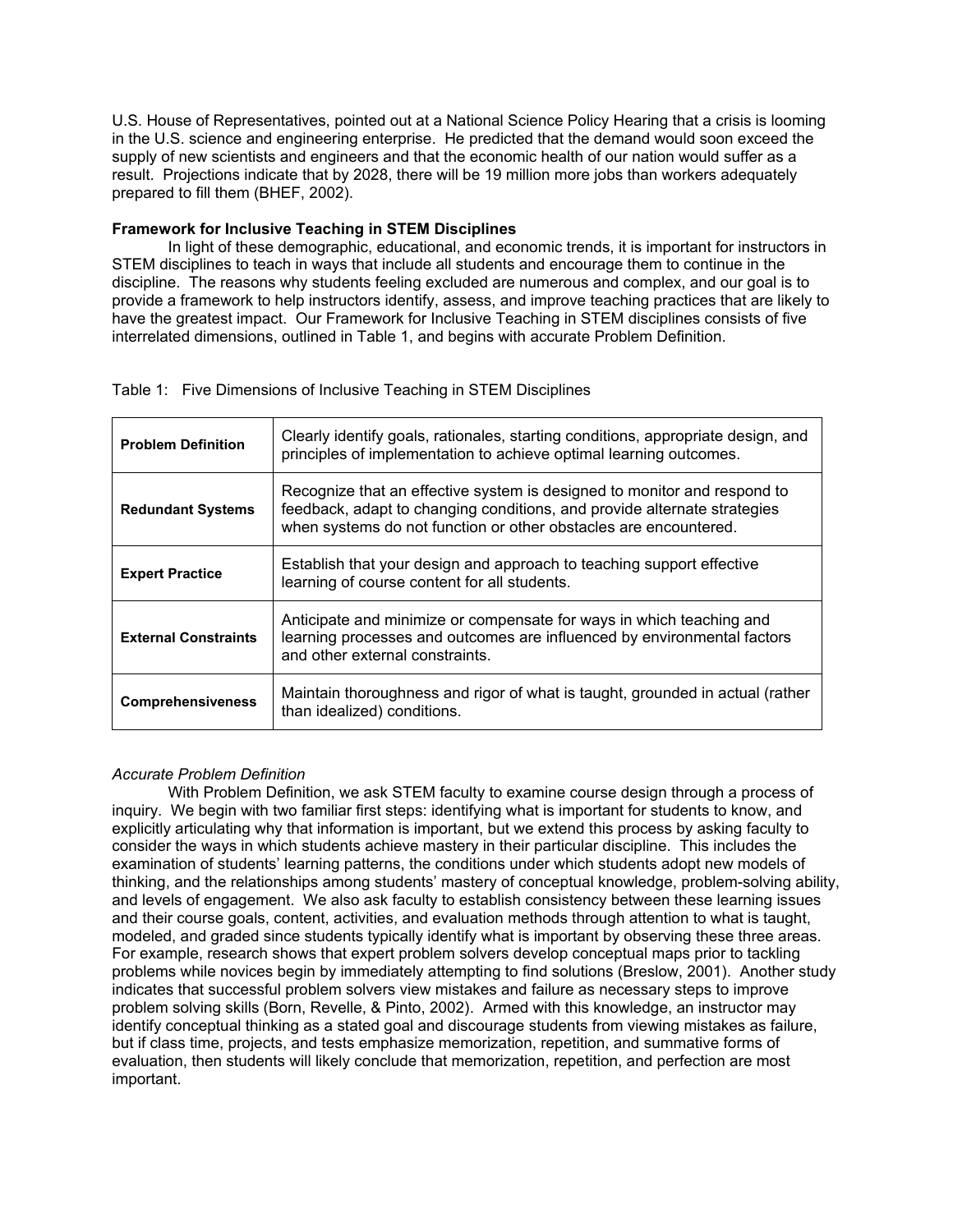## *Provision of Redundant Systems*

The second dimension of our Framework for Inclusive Teaching is the provision of Redundant Systems. This dimension asks STEM faculty to recognize that even well-designed systems face unanticipated obstacles, making it necessary to provide more than one means to a desired end. This realization can stimulate consideration of multiple means of facilitating student success: for example, some students learn relatively more from interactive lectures, others through peer collaboration, and still others from hands-on experience. Ultimately, this dimension of the Inclusive Teaching framework asks instructors to design learning experiences based not just on how they have taught before or how they originally learned the material themselves, but on the complexity of the learning goals and full range of students' capacities to learn.

A second implication of providing Redundant Systems is that instructors should be prepared to provide appropriate support for those learning outcomes that require particular learning experiences. To return to the example of collaborative design, students who prefer to learn through interactive groups may need little or no additional support to learn effectively on a design team. However, students who prefer to work individually are unlikely to benefit from collaborative work simply by being told to "form a group." Students in this situation are much more likely to learn how to work collaboratively if they are given welldesigned support to help them define tasks, assign individual roles and responsibilities on the team, and assess outcomes of the team's work. For example, Born, Revelle, & Pinto (2002) found that successful interventions for improving student performance in biology included weekly workshop groups that were academically rigorous (non-remedial), cooperative (non-competitive), and facilitated by trained student peers who had successfully completed the course and who provided encouragement and guidance without giving answers.

## *Expert Practice*

The third dimension of our Framework for Inclusive Teaching is Expert Practice, defined here as the demonstration that teaching practices are not biased to favor particular outcomes for particular learners, but rather, are designed to support effective learning for all students who do what is required for the course. Many instructors may believe that their classrooms provide neutral conditions for learning, but research (Marx, Brown & Steele, 1999) demonstrates that some learners come into STEM classrooms expecting to find it biased against them – students often expect classrooms to favor students who are most like the instructor (traditionally white and male). With Expert Practice, instructors proactively demonstrate that all students have equal opportunity to learn (not just those who are similar to the instructor).

This demonstration can be as straightforward as making explicit statements that the course design and approach to teaching support all students who do what is required for the course. Another useful practice is for the instructor to make explicit statements about personal challenges and what he or she has done to learn successfully. In this way, you remind students that the subject matter did not "come naturally" to you, but rather, it required learning particular sets of skills, over a certain period of time, and with a considerable amount of effort. Within this context, effective strategies also include providing students with feedback that is task specific and not a general confirmation of natural ability. For example, an instructor may tell a student that her thinking demonstrates a clear understanding of a given concept rather than responding with general statements like "good", which can associate performance with student identity and not specific learning.

#### *Management of External Constraints*

The fourth dimension of our Framework for Inclusive Teaching is the management of External Constraints, which involves minimizing or compensating for direct and indirect environmental affects on processes and outcomes. This dimension aids STEM faculty in dealing with the numerous factors, which may only be indirectly related to the instructor's teaching practices, but are affecting the students before they take a course and while they are taking it.

One critical external constraint is student preparation. Students' prior learning experiences are clearly beyond an individual instructor's control, but that limitation does not preclude gathering data on those experiences and taking them into account while teaching. One such case involves a study that investigated predictors of women's higher level career aspirations in mathematics, science, and engineering majors. It found that the relationship between ability and higher level career aspirations could be positively influenced through attention to students' feelings of self-efficacy (Nauta, Epperson, &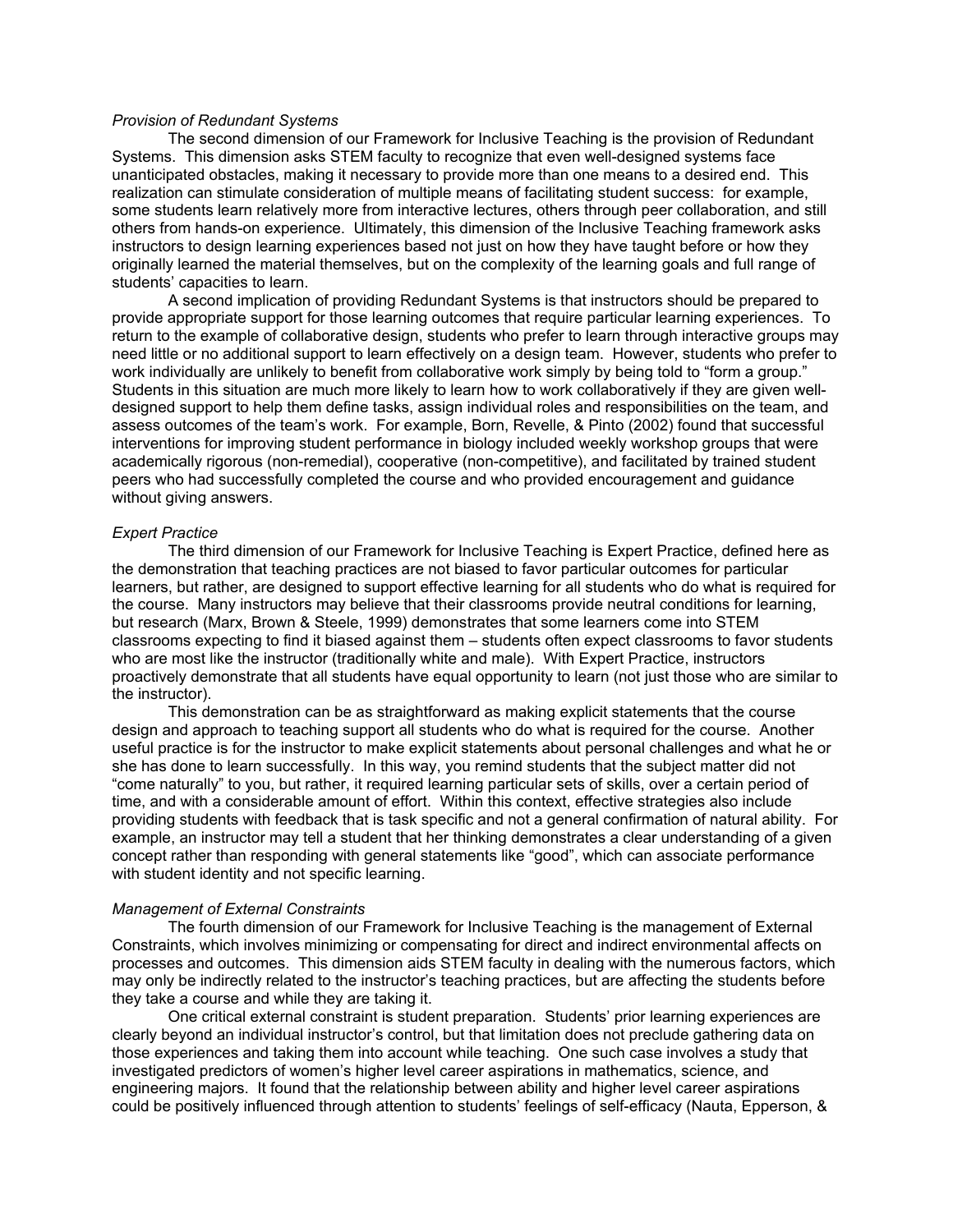Kahn, 1998). Simply stated, female students had the tendency to view their STEM performances less positively and less accurately in relation to other students, and aiding these women in developing more accurate and positive pictures of their performances strengthened their commitment to future endeavors in STEM disciplines. While STEM faculty may be unable to control the quality of students' prior STEM experiences, with knowledge of such studies, they can positively influence the ways in which students view their learning potential and their past and present performances.

Another important external constraint on student learning is the presence of other students. Montgomery & Barrett (2002) found that negative peer interactions (e.g., feelings of isolation, and perceptions of resentment from male students) have detrimental effects on women students in undergraduate science and engineering courses. If particular students are left on their own while others form project teams, or are routinely assigned less desired roles on team projects, these students will quickly get the message that their contributions are not valued. Similarly, students who volunteer answers or raise questions during lecture, but observe that other students routinely disregard or disrespect their contributions, may easily conclude that they are not welcome in the class.

Outside the classroom, External Constraints include departmental factors such as advising practices, and mentoring opportunities. Women, for example, generally report fewer opportunities for positive student-faculty interactions and supportive advising (Montgomery & Barrett, 2002). Department facilities can also be a factor, such as whether or not the building provides a place for students to work together between classes, or even provides a sufficient number of women's restrooms. One department review revealed female students' frustration over the number of male students using the computer lab to access internet pornography.

For an individual instructor, control over these External Constraints is limited, but minimizing their effects or otherwise compensating for them is still possible. Those that are related to classroom learning can be addressed by the instructor's decisions about how to establish groups, or how to respond to individual students' contributions to class. Out-of-class constraints may be harder to deal with, but instructors can bring departmental issues to the attention of appropriate decision-makers (in the case of the restrooms), or take the lead in establishing an ethic of professionalism, respect for fellow students, and respect for university's stated policies (in the case of the internet pornography). *Comprehensiveness*

The fifth dimension of our Framework for Inclusive Teaching is Comprehensiveness; ensuring that what is taught is rigorously grounded in actual (rather than idealized) conditions, which include contexts in which learning outcomes, applications, or practices will be used, and also their ethical or social implications. Instructors who avoid discussing the ethical and social relevance of their work do a disservice to their students by communicating that students who are concerned with these issues are somehow less important members of the professional or scientific community.

Similarly, it may not occur to some instructors that the history and development of their discipline has been shaped by a diverse community of professionals and scholars, and attention to thoroughness and rigor requires that these contributions to the profession be duly acknowledged. In a course, the emphasis remains on what one does as an expert in this field, rather than on whom one is; however, it is still important to proactively demonstrate that people of all types have been successful. To give one example, a white male professor can show through attention to principles of Expert Practice that successful learning is not contingent upon being either white or male. He may also utilize scholars of color as guest lecturers, or former students of color as peer mentors. One study found that the mere presence of women proctoring a difficult mathematics exam diminished the impact of stereotype threat and underperformance for female test takers (Marx, Brown, Steele, 1999). This attention to Comprehensiveness adds the positive message that it is possible to succeed as a female or a person of color, provided that the learner is willing and enabled to do the work of learning in this discipline.

## **Section 2: James Banks' Five Dimensions of Multicultural Education**

In developing our Framework for Inclusive Teaching in STEM Disciplines, we have drawn heavily on James Banks' (1996) dimensions of multicultural education (Table 2). Banks' model has been widely applied in K-12 settings, and we have found it highly relevant to STEM disciplines at the college level. However, we have also observed that many STEM faculty do not readily recognize its relevance to teaching in their disciplines because of the terms in which it is expressed.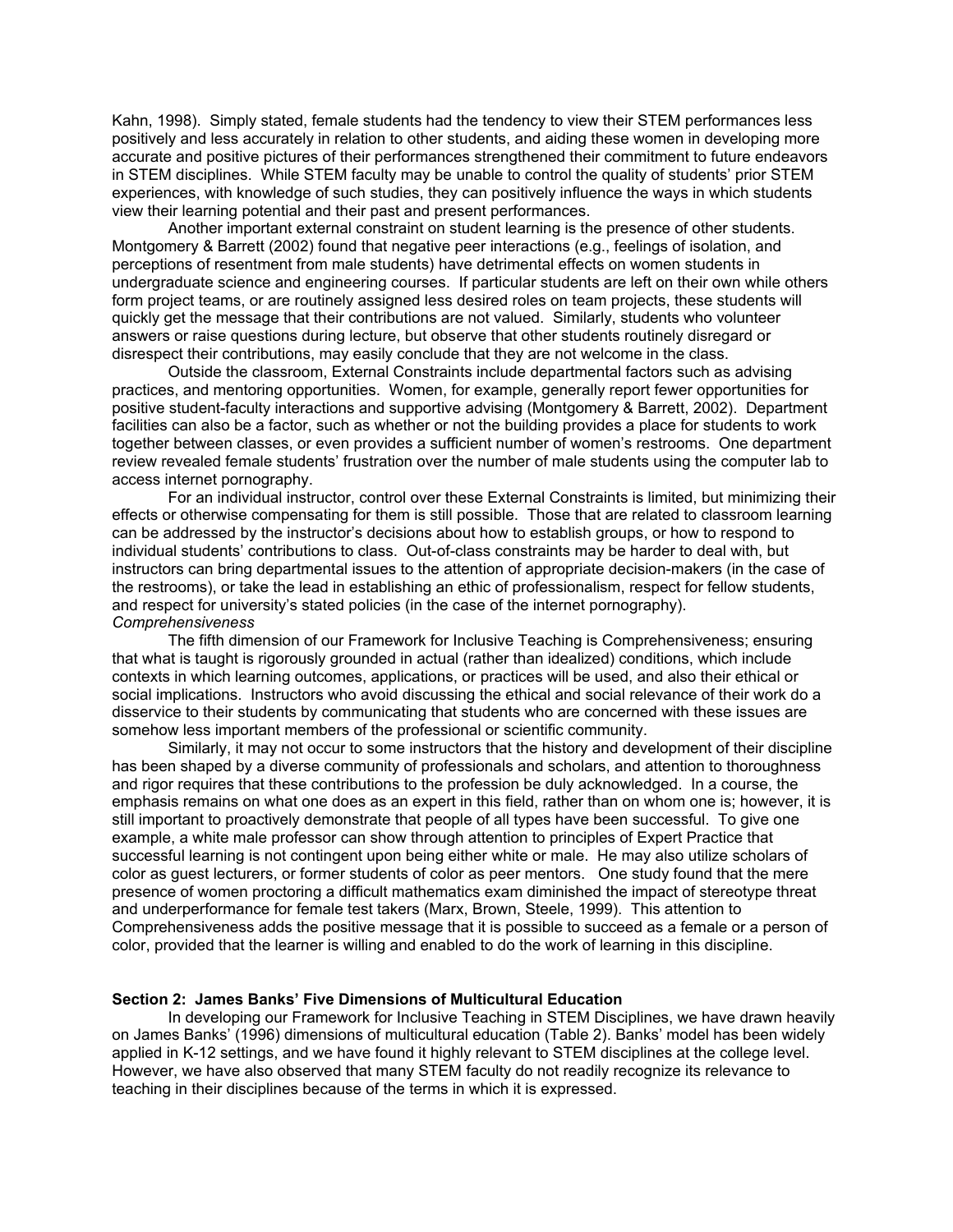Table 2: Five Dimensions of Multicultural Education (Banks, 1996)

| <b>Content Integration</b>                 | Utilize resources from a diverse range of cultures and groups to illustrate<br>course concepts and ideas.                                                                                        |
|--------------------------------------------|--------------------------------------------------------------------------------------------------------------------------------------------------------------------------------------------------|
| Knowledge<br><b>Construction</b>           | Facilitate students' understanding of the value-laden assumptions and<br>biases operating within a given field or discipline.                                                                    |
| <b>Prejudice Reduction</b>                 | Create learning environments that foster students' rejection of negative racial<br>attitudes and values.                                                                                         |
| <b>Equity Pedagogy</b>                     | Adopt, integrate, and develop a set of teaching skills and techniques that<br>reflect consideration of the full range of cultural perspectives and practices<br>that influence student learning. |
| <b>Empowering School</b><br><b>Culture</b> | Re-envision and restructure educational institutions to promote equity in<br>learning and cultivate respect for students' backgrounds and cultural<br>experiences.                               |

According to Banks, multicultural education involves attention to five major areas (Table 2): Content Integration, Knowledge Construction, Prejudice Reduction, Equity Pedagogy, and Empowering School Culture. Content Integration (see Comprehensiveness in STEM framework) promotes the examination of course content from a range of cultural perspectives and is frequently viewed as the salient feature in multicultural education. Extending thinking beyond content, the knowledge construction process (see Problem Definition) requires both faculty and students to uncover and explore the valueladen assumptions and biases within a discipline. The knowledge construction process challenges the thinker to examine critically not only what is taught, but also the contexts of who, how, why, when, and where.

Prejudice Reduction (see Expert Practice), or attention to the characteristics of students' racial attitudes and values, focuses on relationships with and among students. For faculty, prejudice reduction involves identifying potential barriers to student success, emphasizing students' individual strengths, and creating clear expectations for learning in the classroom. Equity Pedagogy (see Redundant Systems) addresses the use of teaching skills and techniques that reflect multiple learning styles and the various strategies that have proven effective for recruitment and retention of underrepresented students.

Empowering School Culture (see External Constraints) involves re-envisioning and restructuring educational institutions to promote equity in learning and cultivate respect for students' backgrounds and cultural experiences. Attention to students' learning on an organizational level implies questioning assumptions about student achievement, and also providing opportunities for meaningful interactions with and among students both academically and socially.

## **Section 3: Talking About Inclusive Teaching with STEM Faculty Using Banks' Framework**

We suggest that faculty developers can provide leadership to help bring more inclusive practices into STEM classrooms. To support that goal, we propose our Framework for Inclusive Teaching as a tool for faculty developers with two distinct uses. First, this framework provides a set of guiding questions that directly relate to contexts of teaching in STEM disciplines, allowing faculty developers to raise questions about features such as course goals, rationale, starting conditions, and appropriate design – areas in which many faculty developers are already successfully working. Beyond that, we suggest using this framework to define not just what we talk about with STEM faculty, but how we talk about it when we work with them.

In our framework, we make Problem Definition first (Table 3), recognizing that knowledge construction for many in the STEM disciplines revolves around questions of inquiry: problem definition,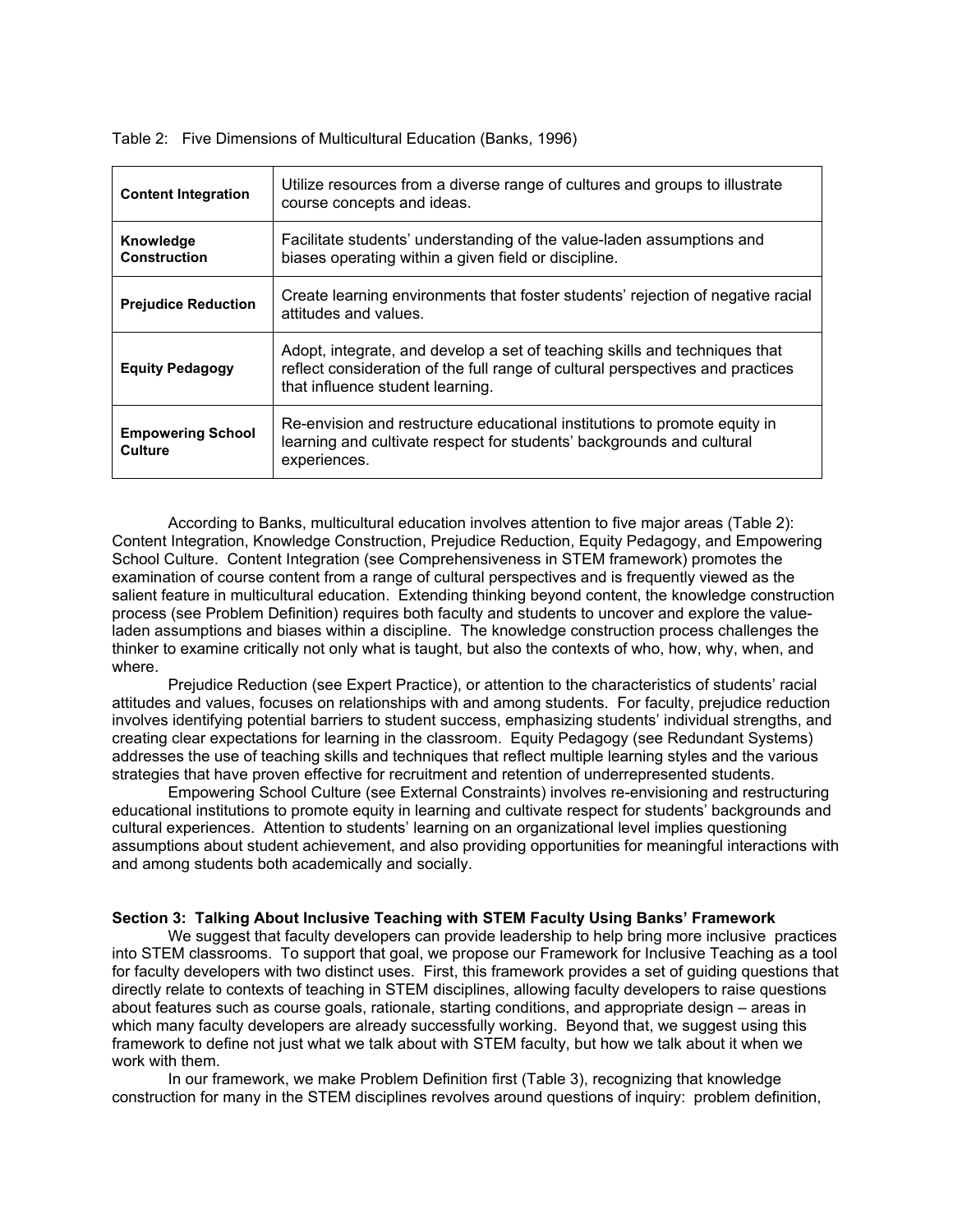design, data collection, and analysis. Because problem definition provides a familiar language for STEM faculty to reflect on knowledge construction, faculty developers can begin by making our case to them on these terms.

| <b>Knowledge Construction Process</b> | $\Leftrightarrow$ | <b>Problem Definition</b>   |
|---------------------------------------|-------------------|-----------------------------|
| <b>Equity Pedagogy</b>                | ⇔                 | <b>Redundant Systems</b>    |
| <b>Prejudice Reduction</b>            | $\Leftrightarrow$ | <b>Expert Practice</b>      |
| <b>Empowering School Culture</b>      | $\Leftrightarrow$ | <b>External Constraints</b> |
| <b>Content Integration</b>            | $\Leftrightarrow$ | <b>Comprehensiveness</b>    |

| Table 3: Dimensions of Multicultural Education in Comparison with Dimensions of Inclusive Teaching in |
|-------------------------------------------------------------------------------------------------------|
| STEM Disciplines (Banks, 1996)                                                                        |

In addition to using familiar terminology, we also propose establishing a case for inclusive teaching by drawing on a central feature of knowledge construction within these disciplines: referral to evidence and recognized sources of data. For example, faculty developers may use ABET criteria and career surveys that show the importance of working collaboratively, or discipline-specific arguments for greater diversity within the field. Other sources of data could include research on the effectiveness of current programs and practices. For example, Seymour and Hewitt (1997) identified reasons females leave STEM disciplines including changed interest, being "turned off", poor teaching, and inadequate advising. By starting with the data, and making faculty aware of the large body of research available to them, it is possible to present exclusive teaching as a problem for which they need to design a solution. Faculty developers can also challenge STEM faculty to plan their courses in ways that allow them to collect data on the inclusive nature of their own teaching. Because of the ways that knowledge is constructed within these disciplines, this approach opens an avenue for change which is both familiar and valued.

Our framework also proposes approaching faculty with consideration for Redundant Systems, acknowledging that faculty learn and change in different ways, and at different rates. Some will change on the basis of empirical evidence, while others will be more motivated by piloting a series of changes and assessing outcomes. In any case, faculty change, like student learning, is rarely immediate or complete based on a single experience.

Our own Expert Practice as faculty developers must include a healthy respect for faculty defenses against perceived prejudice, helping STEM faculty manage the threat of talking about diversity. Just as students may feel a learning situation is prejudiced against their success, so faculty may feel they have been pre-judged and feel resistant to change, uninterested in diversity, or unconcerned about social justice. (Just as students may have good reasons for their perceptions of prejudice, so too, faculty may have experienced being labeled in these ways.) One approach is to explicitly acknowledge unspoken accusations and share experiences managing this perceived threat. A second approach involves introducing the issue of diversity by honoring what faculty are already doing which contributes successfully to inclusive teaching and encouraging continued development.

Additionally, we need to acknowledge the External Constraints influencing faculty change, and be prepared to extend our consulting beyond an individual instructor. Key elements for consideration include the departmental climate for faculty – not only for women and faculty of color, but also to place a higher value on learner-centered teaching, Scholarship of Teaching and Learning, and non-traditional STEM approaches to achieving learning outcomes such as group process, interdisciplinary problem-solving, communication, and decision-making. We can also help faculty who are committed to inclusive teaching become their own advocates by helping them gather and present data in ways that will help them make effective cases for change within their departments.

Finally, we have found that faculty members who equate inclusive teaching with content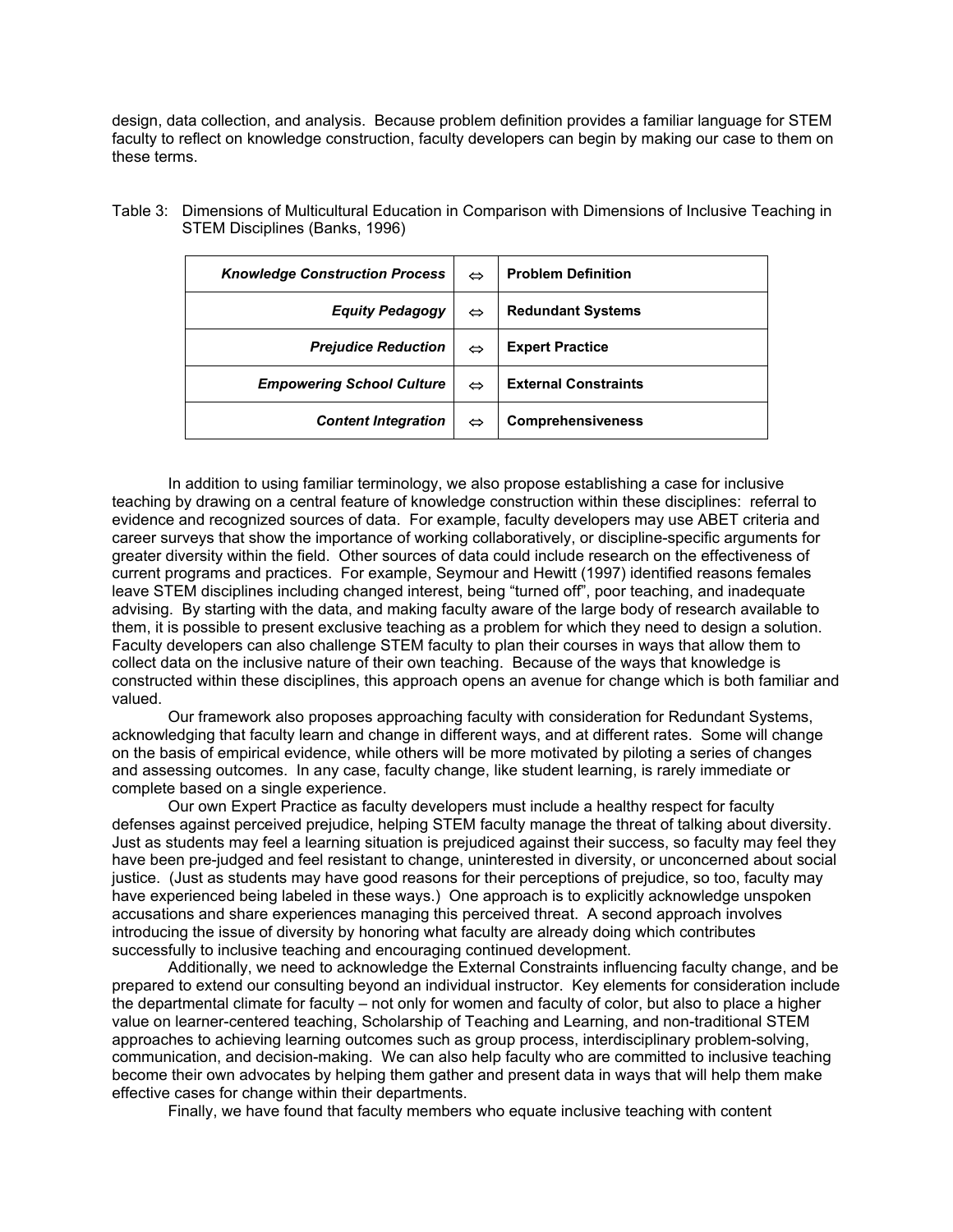integration often conclude that the literature on inclusive teaching is not relevant to their teaching. We challenge this conclusion, but also recognize that for many faculty members it is not the most compelling place to begin. Our model recognizes this by addressing the issue in terms of Comprehensiveness*,* and addressing it last, rather than first.

## **Is Inclusive teaching really just Effective Teaching?"**

We recognize that it might be possible to review our Framework for Inclusive Teaching in STEM Disciplines and conclude that inclusive teaching is synonymous with effective teaching. We can agree with that conclusion, but only in part. We are not suggesting that someone who is teaching effectively is, incidentally, also teaching inclusively. Inclusive teaching represents a set of principles, goals, and practices grounded in research, experience, and commitments to social justice. Within this broader set of principles, goals, and practices is a subset which might be identified as effective teaching practices. Because effective teaching fits within this broader framework of inclusive teaching, there will not be a conflict between the two, and in fact it may be difficult to distinguish one from the other simply by looking at a sample of teaching practices.

Inclusive teaching adds to effective teaching a framework for understanding why teaching is effective, which in turn helps solve problems, extends effective practices to other contexts, and facilitates adapting to change. For example, a faculty member may teach a course effectively without consciously considering inclusiveness, but by defining the problem well, this faculty member has created a learning environment which effectively welcomes and includes all students. However, being effective in one course does not guarantee being effective in a different course, at a different level, or with a different group of students. Inclusive teaching provides categories for description and analysis when something is discovered to be ineffective, even though it that has been effective at another time, in another course, or with another group of students. Inclusive teaching encourages faculty to be explicit in their decisionmaking about teaching – beyond "doing what worked last time."

As faculty developers, we would like the faculty we work with to teach effectively, but we would also like to see them do better than that. By using this Framework for Inclusive Teaching to guide our work and even the nature of our interactions with STEM faculty, we hope to provide them with a way to understand what is effective, and why, for including all students in opportunities to learn.

## **Citation:**

Reddick, Lois, Jacobson, Wayne, Linse, Angela, and Yong, Darryl (in press) A Framework for Inclusive Teaching in STEM Disciplines. In, M. Ouellett (Ed.), *Teaching Inclusively: Diversity and Faculty Development.* Stillwater, OK: New Forums Press.

> **Please Do Not Cite without Permission** (please contact the lead author at <lar8@nyu.edu>)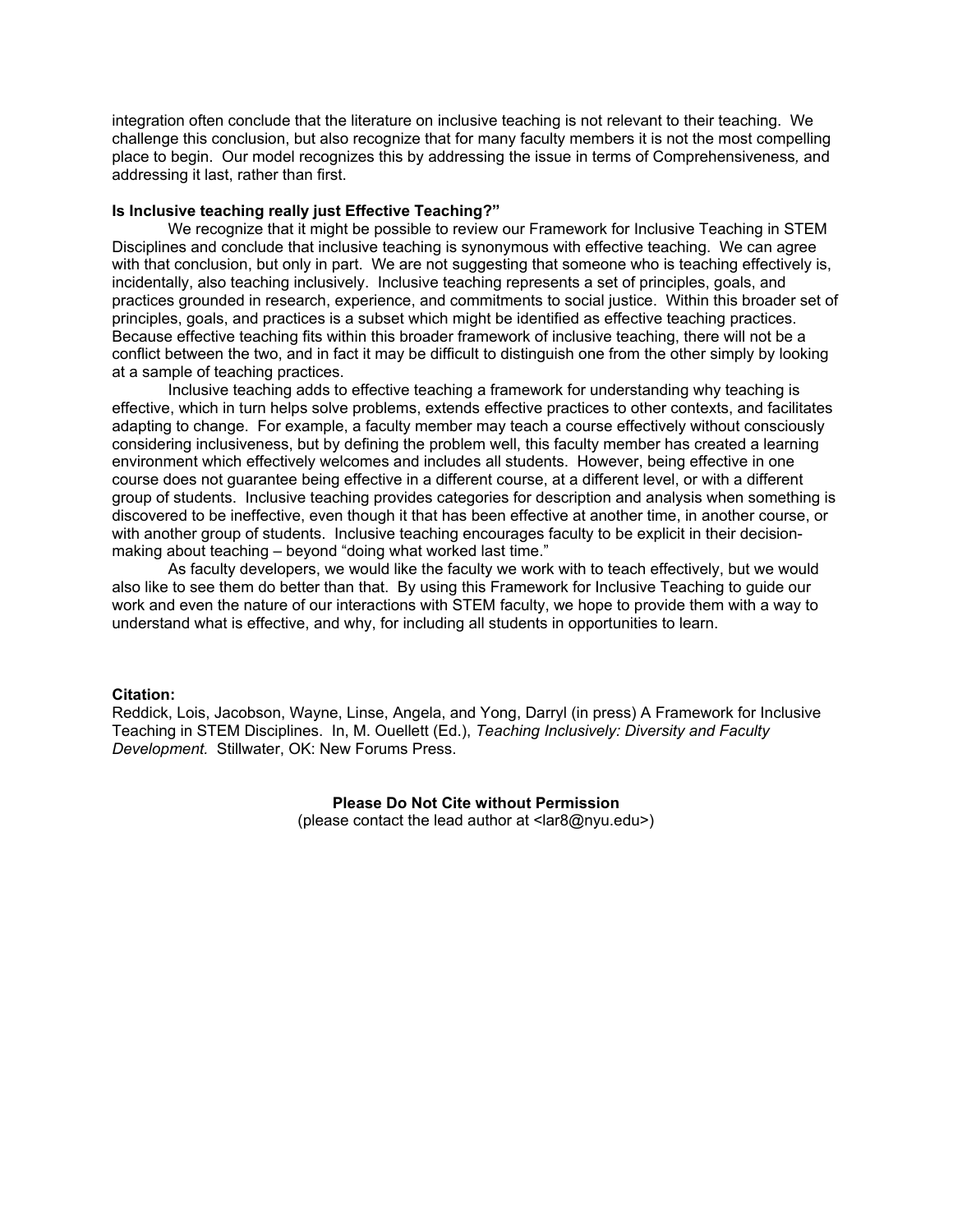## **References**

- American Association for the Advancement of Science (1989). *Science for All Americans*, American Association for the Advancement of Science, New York: Oxford University Press.
- American Association for the Advancement of Science (1990). *Science for All Americans*, American Association for the Advancement of Science, New York: Oxford University Press.
- Banks, J.A. (1996). Multicultural education: Historical development, dimensions, and practice. In J.A. Banks & C.A.M. Banks (Eds.), *Handbook of research on multicultural education* (pp. 3-23). San Francisco, CA: Jossey Bass.
- Born, W.K., Revelle, W., & Pinto, L.H. (2002). Improving biology performance with workshop groups. *Journal of Science Education and Technology*, 11(4), 347-365.
- Breslow, L. (2001). Transforming novice problem solvers into experts. Business–Higher Education Forum (2002) *Investing in People: Developing All of America's Talent on Campus and in the Workplace*. American Council on Education. Washington DC: ACE Net.
- Business–Higher Education Forum (2002). *Investing in people: Developing all of America's talent on campus and in the workplace*. American Council on Education. Washington DC: ACENet.
- Cohoon, J.M. (2001). What causes women to discontinue pursuing the undergraduate computer science major at higher rates than men: Toward improving female retention in the computer science major. Communications of the ACM, 44(5), 108-114.
- Clewell, B., and Campbell, P.B. (2002). Taking Stock: Where We've Been, Where We Are, Where We're Going, *Journal of Women and Minorities in Science and Engineering,* 8, 55–284.
- Coley, R. J. (2001). *Differences in the Gender Gap: Comparisons across Racial/Ethnic Groups in Education and Work*. Princeton, NJ: Educational Testing Service.
- Congressional Commission on the Advancement of Women and Minorities in Science, Engineering and Technology Development (2000). Land of Plenty: Diversity as America's Competitive Edge in Science, Engineering and Technology
- Edgerton, R. (1997). "White Paper on Higher Education." Prepared for the Pew Charitable Trusts. Washington, DC: Pew Forum on Undergraduate Learning.
- Ehlers, Vernon J. (1998). Math/Science Education II: Attracting and Graduating Scientists and Engineers Prepared to Succeed in Academia and Industry, National Science Policy Hearing, April 1, 1998. [http://www.house.gov/science/ehlers\\_04-01.htm](http://www.house.gov/science/ehlers_04-01.htm).
- George, Melvin D. (1996). *Shaping the Future: New Expectations for Undergraduate Education in Science, Mathematics, Engineering, and Technology.* Advisory Committee to the National Science Foundation, Directorate for Education and Human Resources. Washington D.C.: National Science Foundation.
- Marx, D.M., Brown, J.L., & Steele, C.M. (1999). Allport's legacy and the situational press of stereotypes. Journal of Social Issues, 55(3), 491-502.
- Montgomery, S. & Barrett, M.C. (2002). Undergraduate women in science and engineering: Providing academic support.
- National Center for Education Statistics (2003). *The Condition of Education* 2003. Washington D.C.: NCES, Department of Education.
- National Center for Education Statistics (2002). *Special Analyses 2002: Nontraditional Undergraduates.* The Condition of Education 2002. Washington D.C.: NCES, Department of Education.
- National Research Council (1996). *From Analysis to Action: Undergraduate Education in Science, Mathematics, Engineering, and Technology*. Washington D.C.: National Academy Press.